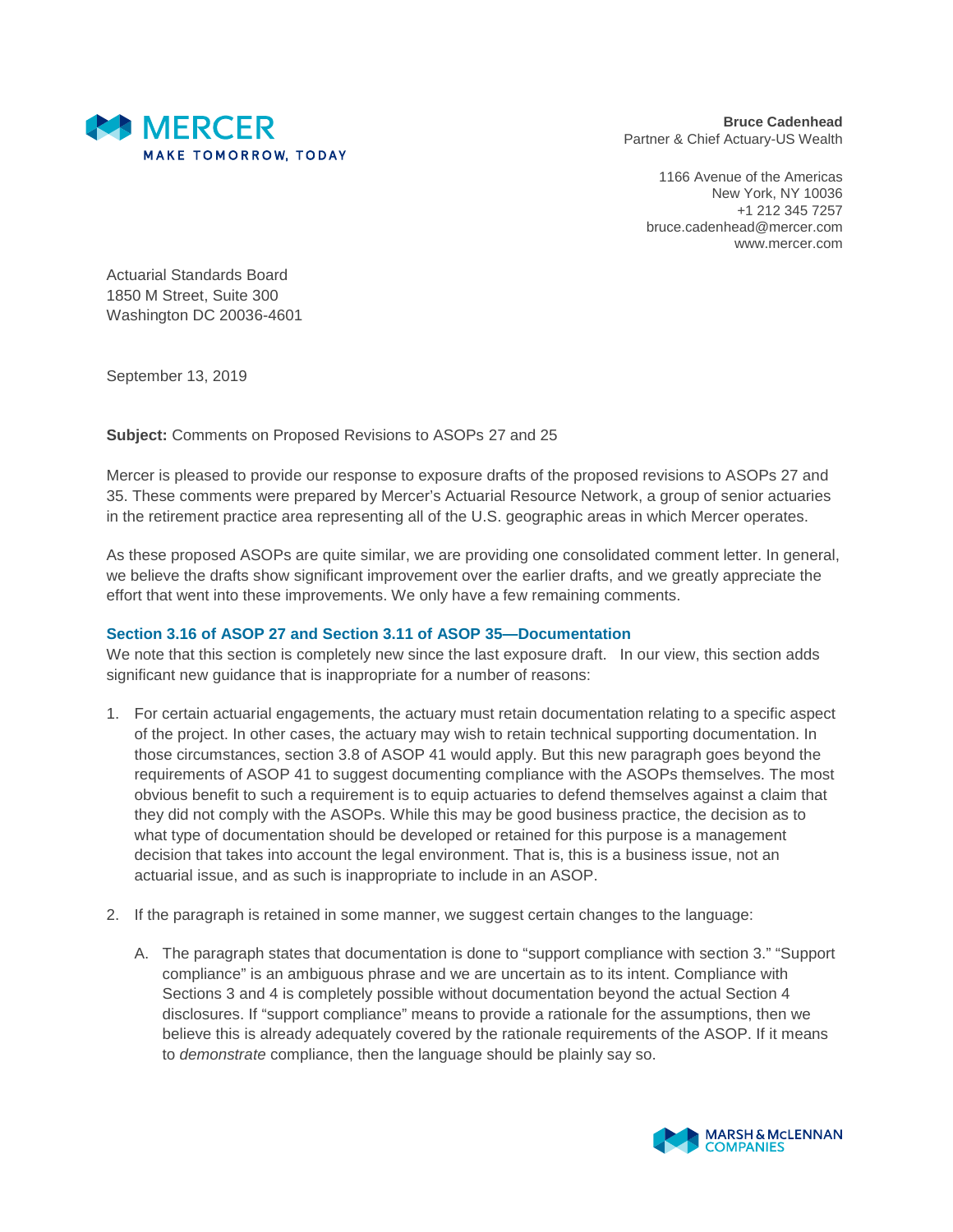

Page 2 September 13, 2019 Actuarial Standards Board

- B. The paragraph indicates that the actuary should consider preparing and retaining documentation. We believe the requirement should be consistent with Section 3.8 of ASOP 41, which frames the retention requirement by saying the actuary "may choose" to do so.
- C. Following on the previous point, the paragraph also indicates that "when preparing documentation, the actuary should…" This means that an actuary choosing to prepare documentation must comply with certain requirements, whereas an actuary choosing not to prepare documentation has no obligation whatsoever. By contrast, in ASOP 41, actuaries who choose to prepare documentation are told only that they "should consider" retaining it. Placing a higher level of obligation on someone who has the choice not to document but chooses to do so seems illogical.

## **The last sentence of section 3.4.3 of ASOP 35 (section 3.5.3(a) in the previous exposure draft)**

Our letter on the prior exposure draft contained a comment on this sentence, which says the actuary should consider using recently published and generally available mortality tables. In reviewing Appendix 2 of this draft, we find that the response to our comment does not address our main concern, so we assume we weren't sufficiently clear. Here is our original comment: "We do not believe this sentence is appropriate as written. While we acknowledge that the stem only says 'should consider,' a non-actuary could easily be left with the impression that generally available mortality tables are necessarily better than other tables, including tables developed based on a plan's own credible experience, when in fact, a table that has considered a plan's own experience will often be a more appropriate assumption. We suggest appending the current sentence with 'when tables which are more reflective of the plan's actual experience are not available.'"

The Appendix 2 response is that section 3.2.4 provides sufficient guidance on the use of credible experience. While we agree we can use a plan's own credible mortality experience in accordance with 3.2.4, that was not our point. The issue is that the language as written may give a non-actuary the perception that a published table is better than one derived from a plan's own data. In fact, given sufficient credibility, the opposite is true. But this misconception will arise because the standard says only that an actuary should consider a published mortality table, without saying as clearly that an actuary should consider a mortality table derived from experience entirely germane to the plan in question. We again request that the sentence in question be modified as described in our initial comment or with similar words to that effect.

## **Section 4.1.2 of ASOP 35—Rationale for Assumptions**

Similar to the above comment, we repeat here comments from our prior letter (with some expansion) because the explanation in Appendix didn't seem to address the point we were making.

The last paragraph of this section requires rationale for using a mortality table substantially older than current relevant and generally available tables. We have two comments on this: